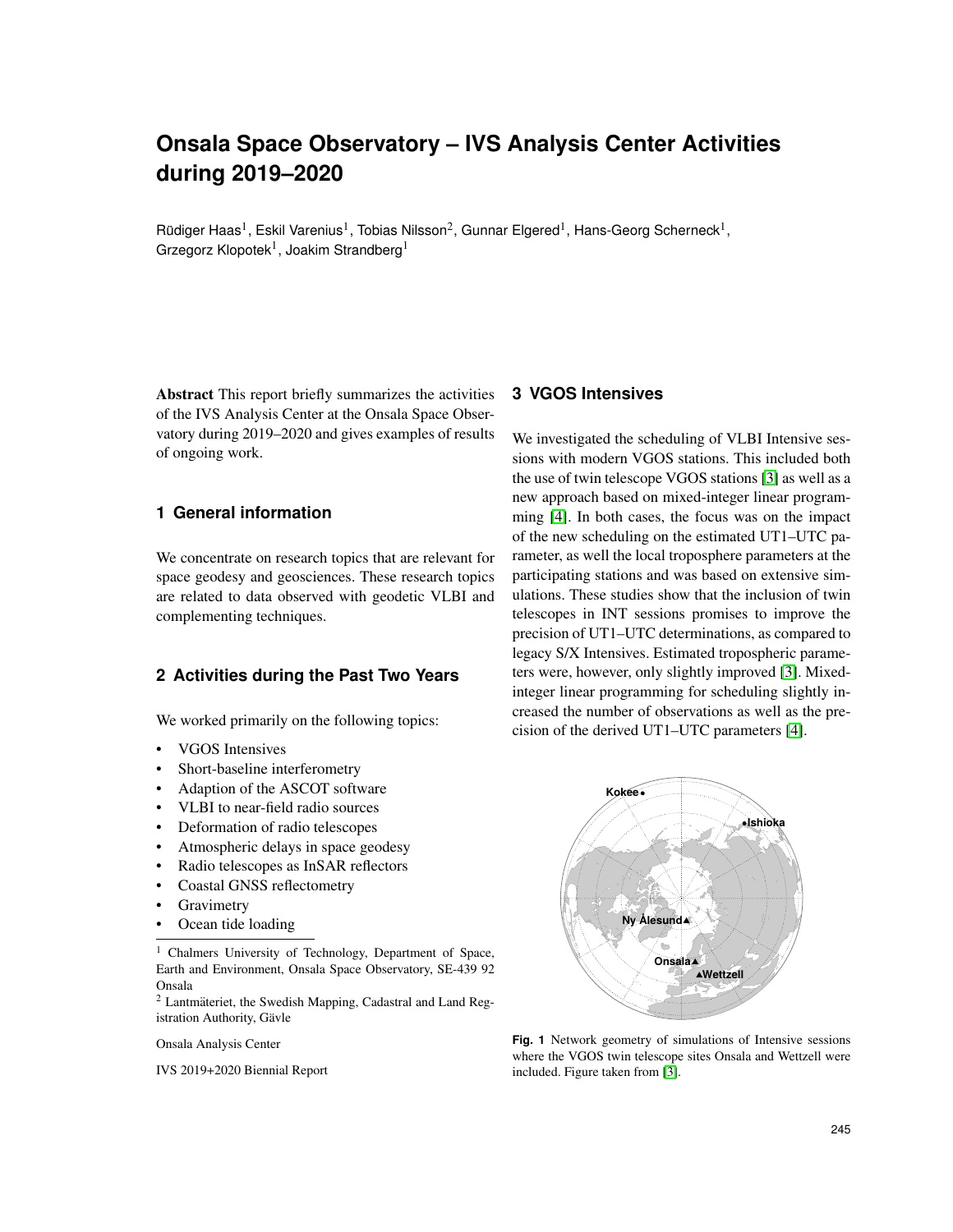Succeeding these scheduling and simulation investigations, we observed twelve VGOS Intensives during December 2019 through February 2020, involving the VGOS twin telescopes at Onsala [\[8\]](#page-3-2) and the VGOS station Ishioka. These so-called VGOS-B sessions were observed simultaneously to standard legacy S/X Intensives that were primarily using Wettzell and Kokee. The VGOS-B sessions were correlated and analyzed at Onsala to derive UT1–UTC [\[9\]](#page-3-3). The results show that the VGOS-B sessions achieve 3–4 times lower formal uncertainties for the UT1–UTC results than the simultaneously observed legacy S/X-band INT sessions. The comparison to UT1–UTC of the final IERS Bulletin B shows a slightly better RMS agreement for the VGOS-B results than for the simultaneously observed legacy S/X-band INT1 results. To study the topic further, a new series of VGOS-B sessions was started in late 2020.

#### **4 Short-baseline Interferometry**

We performed 25 short-baseline interferometry sessions with the three geodetic stations of the Onsala telescope cluster, i.e., On, Oe, and Ow. The aim was to connect the Onsala twin telescopes, Oe and Ow, with the legacy S/X station On. The observations were performed at X-band only, using dual-linear polarization for the OTT and one circular polarization for On. The sessions were planned, scheduled, observed, correlated, fringe-fitted, and post-processed at Onsala. Both group delay and phase delay solutions were performed, resulting in precise coordinates for Oe and Ow in VTRF2020b [\[23\]](#page-4-0).

#### **5 Adoption of the ASCOT Software**

After the unfortunate closure of the VLBI group at the University of Bonn, we adopted the VLBI data analysis software ASCOT [\[1\]](#page-3-4) that had been developed in Bonn during the last decade. ASCOT is now available at [https://github.com/varenius/](https://github.com/varenius/ascot) [ascot](https://github.com/varenius/ascot) and will be further developed by the Onsala VLBI Analysis Center. This software was used for the analysis of the VGOS-B sessions [\[9\]](#page-3-3), the shortbaseline interferometry sessions [\[23\]](#page-4-0), as well as for the Onsala contribution to the IVS ITRF2020 solution.

# **6 VLBI with Near-field Radio Sources**

We continued our work on VLBI with near-field radio sources. This included both analysis of real data of the OCEL (Observations of the Chang'E Lander) sessions [\[12\]](#page-3-5), as well as a simulation study for precise orbit determination of Earth satellites [\[13\]](#page-3-6). For the latter, VLBI observations of medium earth orbiting satellites were simulated using both the actual CONT17 legacy S/X schedules, as well as simulated schedules for a hypothetical international VGOS network with 16 globally distributed stations. Various different scheduling options were studied, and different analysis strategies were tested with Monte Carlo simulations. The simulations of observations for Galileo satellites with a 16-station VGOS network show that satellite orbits can be determined with a precision of a few centimeters, see Figure [2.](#page-1-0) Furthermore, the results for the traditional VLBI parameters, in particular the polar motion and UT1–UTC, are not degraded by including observations to satellites. However, careful scheduling appears to be of major importance to balance the ratio of observing natural radio sources and satellites.



<span id="page-1-0"></span>**Fig. 2** Location-dependent 3-dimensional weighted root-mean square (WRMS) deviation (i.e., precision) of the orbit solutions for observations of three Galileo satellites (E02, E04, and E12) with a 16-station VGOS network (yellow dots). The figure is taken from [\[13\]](#page-3-6).

## **7 Deformation of Radio Telescopes**

During the last two years, we worked on studying deformations of the radio telescopes at Onsala. This includes both the gravitational deformation of the 20-m radio telescope [\[2,](#page-3-7) [16\]](#page-4-1), as well as the Oe, one of the Onsala twin telescopes [\[14,](#page-3-8) [15\]](#page-3-9).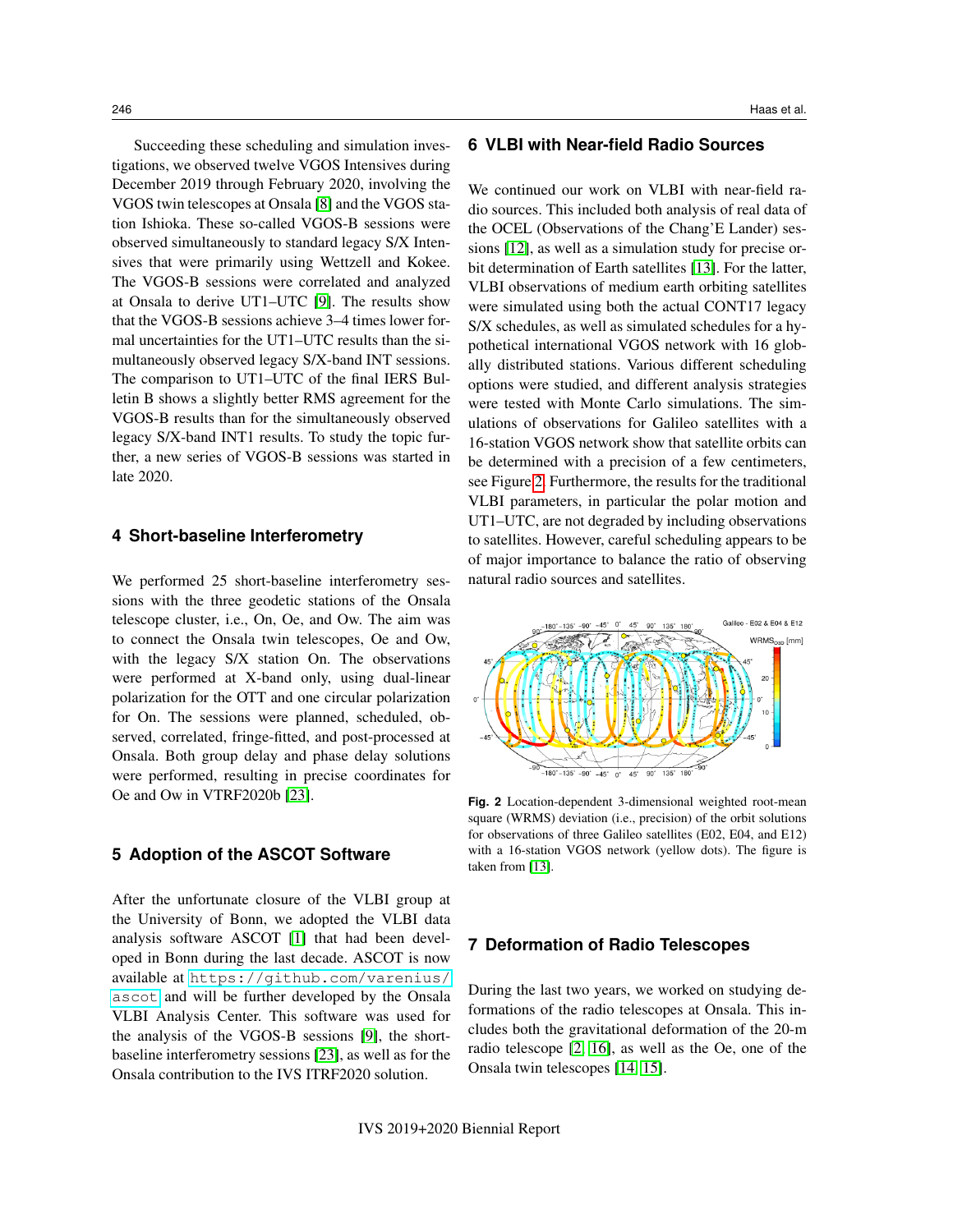

<span id="page-2-0"></span>**Fig. 3** Signal path variation (SPV) models for the Onsala 20-m telescope (On, red) and the Onsala twin telescopes (Oe, Ow, blue). The same temperature as the Onsala reference temperature was used in the modeling.

For the 20-m telescope, the gravitational stability of the telescope's reference point was studied using data acquired with a terrestrial laser scanner [\[11\]](#page-3-10). A gravitational deformation model was developed [\[16\]](#page-4-1) that is recommended now by the IVS for regular data analysis. The signal path variation is more than 5 mm between 90° and 0° elevation, see the red curve in Figure [3.](#page-2-0)

The gravitational deformation model for the Onsala twin telescopes was derived from a photogrammetric survey [\[15\]](#page-3-9). The signal path variation is about  $-0.5$  mm between  $90^{\circ}$  and  $0^{\circ}$  elevation (blue curve in Figure [3\)](#page-2-0) and can easily be modeled.

#### **8 Atmospheric Delays in Space Geodesy**

We continued our research efforts concerning atmospheric delay effects in space geodesy. This included both the study of zenith wet delays [\[10\]](#page-3-11) as well as horizontal gradients [\[5\]](#page-3-12). The horizontal gradients were estimated for the CONT14 campaign (6–20 May 2014) and compared to the corresponding results obtained from GNSS and microwave radiometry. Correlations from 0.56 to 0.71 were obtained when VLBI gradients were compared to the others using a temporal resolution of 6 hours. The temporal resolution can be increased with a better agreement for the use of the twin telescopes with faster slewing speeds and thereby an improved sampling of the atmosphere.

#### **9 Radio Telescopes as InSAR Reflectors**

In collaboration with Australian colleagues, we studied the possibility of using radio telescopes as reflectors for InSAR satellite signals [\[17\]](#page-4-2). While protecting the delicate receiving systems of the OTT, we tracked the European remote sensing satellites Sentinel-1a/b with the radio telescopes. Using radio telescopes with tracking capability provides the opportunity to achieve many more reflections, even at low elevations, than using dedicated fixed corner cube reflectors. Figure [4](#page-2-1) shows an example of OTT reflections obtained for an ascending satellite track.



**Fig. 4** InSAR picture of Onsala from an ascending track of Sentinel-1. The OTT had been tracking the satellite, resulting in strong reflection signals.

## <span id="page-2-1"></span>**10 Coastal GNSS Reflectometry**

We continued our research in the field of GNSS reflectometry. Besides investigating a real-time approach based on Kalman filter analysis [\[21\]](#page-4-3), we also investigated the use of rather low-cost sensors for GNSS-R instead of high-end geodetic equipment [\[22\]](#page-4-4).

Furthermore, we investigated the uncertainty level of GNSS-R for sea level observations [\[18\]](#page-4-5), as well participated in an international comparison campaign on GNSS-R [\[7\]](#page-3-13). For the latter, one year of data from the Onsala GNSS-R installations was used.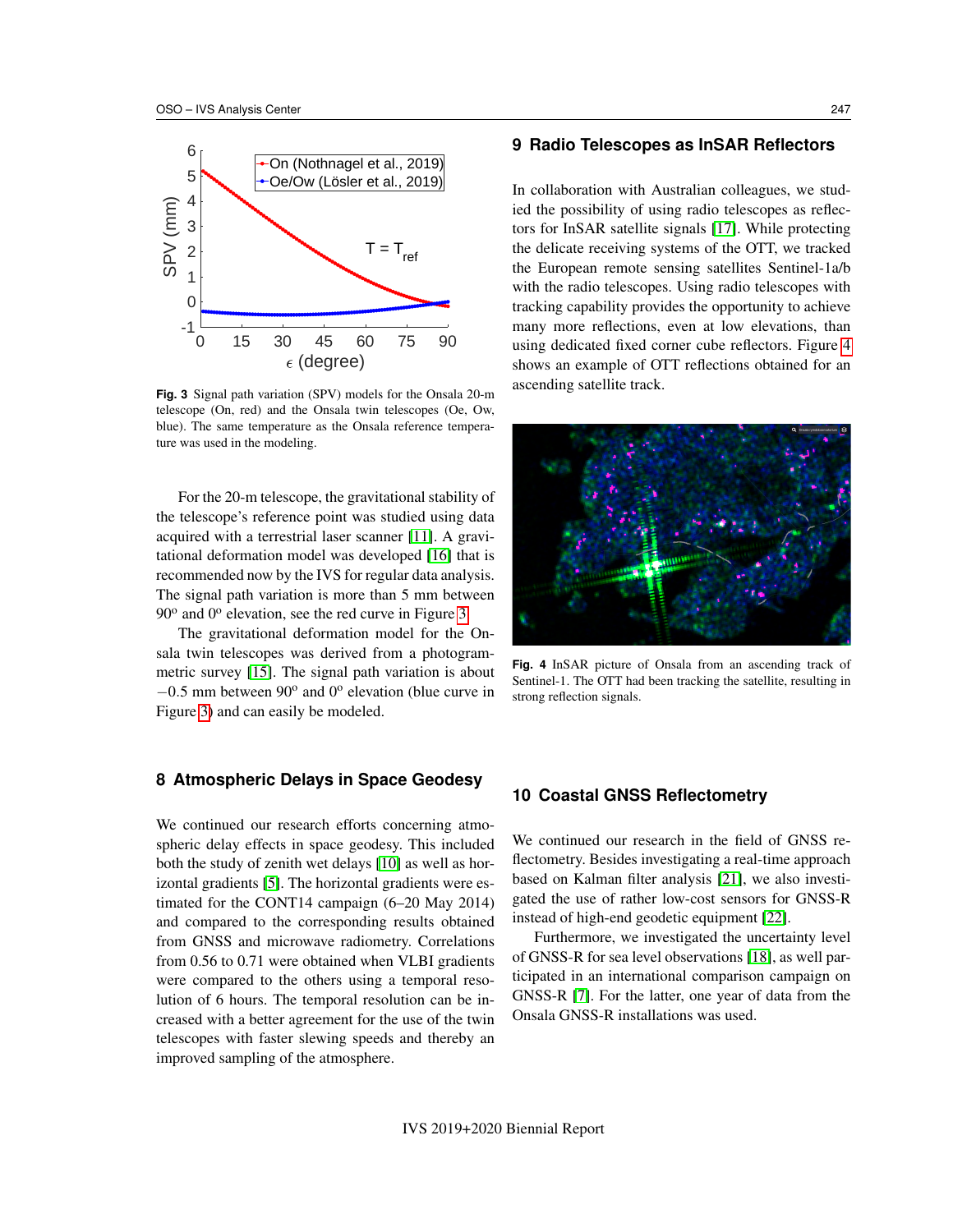# **11 Gravimetry**

We assessed one decade of continuous measurements with the Onsala superconducting gravimeter (SG) and sixteen visiting absolute gravity (AG) campaigns [\[6,](#page-3-14) [19,](#page-4-6) [20\]](#page-4-7). The combined analysis of these data sets guarantees the long-term gravity reference better than 10 µGal [\[20\]](#page-4-7).

#### **12 Ocean Tide Loading**

The Automatic Ocean Tide Loading service was operated throughout the year. It is heavily used by the international scientific community. Both new ocean models and new Green's functions were included during the last two years, see [http:](http://holt.oso.chalmers.se/loading/) [//holt.oso.chalmers.se/loading/](http://holt.oso.chalmers.se/loading/).

# **13 Future Plans**

The IVS Analysis Center at the Onsala Space Observatory will continue its efforts to work on specific topics relevant to space geodesy and geosciences. We plan to intensify our work in particular concerning tropospheric parameters sensed by space geodetic techniques, as well as monitoring radio source flux density with local interferometry. We also plan in close collaboration with Lantmäteriet—the Swedish mapping, cadastral, and land registration authority—to analyze the global VLBI data set on a more regular basis and to contribute, for instance, to the IVS quarterly solutions.

#### **References**

- <span id="page-3-4"></span>1. Artz T, Halsig S, Iddink A, Nothnagel A (2016) ivg::ASCOT: Development of a New VLBI Software Package. In: D. Behrend, K. D. Baver, K. L. Armstrong (eds.) *International VLBI Service for Geodesy and Astrometry 2016 General Meeting Proc.: "New Horizons with VGOS"*, NASA/CP-2016-219016, 217–221
- <span id="page-3-7"></span>2. Bergstrand S, Herbertsson M, Rieck C, Spetz J, Svantesson C-G, Haas R (2019) A gravitational telescope deformation model for geodetic VLBI. *J. Geod.*, 93, 669–680, doi[:10.1007/s00190-018-1188-1](https://doi.org/10.1007/s00190-018-1188-1)
- <span id="page-3-0"></span>3. Corbin A, Haas R (2019) Scheduling of Twin Telescopes and the Impact on Troposphere and UT1 Estimation. In: R. Haas, S. García-Espada, J. A. López-Fernández (eds.) Proc. 24th EVGA Working Meeting, 194-198. doi[:10.7419/162.08.2019](https://doi.org/10.7419/162.08.2019)
- <span id="page-3-1"></span>4. Corbin A, Niedermann B, Nothnagel A, Haas R, Haunert J H (2020) Combinatorial optimization applied to VLBI scheduling. *J. Geod.*, 94(2), doi[:10.1007/s00190-020-](https://doi.org/10.1007/s00190-020-01348-w) [01348-w](https://doi.org/10.1007/s00190-020-01348-w)
- <span id="page-3-12"></span>5. Elgered G, Ning T, Forkman P, Haas R (2019) On the information content in linear horizontal delay gradients estimated from space geodesy observations *Atmos. Meas. Tech.*, 12, 3805–3823, doi[:10.5194/amt-12-3805-2019](https://doi.org/10.5194/amt-12-3805-2019)
- <span id="page-3-14"></span>6. Freier C, Hauth M, Schkolnik V, Leykauf B, Schilling M, Wziontek H, Scherneck H-G, Müller J, Peters A (2016) Mobile quantum gravity sensor with unprecedented stability. *J. Physics: Conference Series,* 723:1, doi[:10.1088/1742-](https://doi.org/10.1088/1742-6596/723/1/012050) [6596/723/1/012050](https://doi.org/10.1088/1742-6596/723/1/012050)
- <span id="page-3-13"></span>7. Geremia-Nievinski F, Hobiger T, Haas R, Liu W, Strandberg J, Tabibi S, Vey S, Wickert J, Williams S D P (2020) SNR-based GNSS reflectometry for coastal sea-level altimetry: results from the first IAG inter-comparison campaign. *J. Geod.*, 94(8) doi[:10.1007/s00190-020-01387-3](https://doi.org/10.1007/s00190-020-01387-3)
- <span id="page-3-2"></span>8. Haas R, Casey S, Conway J, Elgered G, Hammargren R, Helldner L, Hobiger T, Johansson K-Å, Kylenfall U, Pettersson L, Wennerbäck L (2019) Status of the Onsala Twin Telescopes – Two Years After the Inauguration. In: R. Haas, S. García-Espada, J. A. López-Fernández (eds.) Proc. 24th *EVGA Working Meeting*, 5–9 doi[:10.7419/162.08.2019](https://doi.org/10.7419/162.08.2019)
- <span id="page-3-3"></span>9. Haas R , Varenius E, Matsumoto S, Schartner M (2021) Observing UT1-UTC with VGOS. *Earth, Planets and Space*, 73:78, doi[:10.1186/s40623-021-01396-2](https://doi.org/10.1186/s40623-021-01396-2)
- <span id="page-3-11"></span>10. Halsig S, Bertarini A, Haas R, Iddink A Kodet J, Kronschnabl G, Neidhardt A, Nothnagel A, Plötz C, Schüler T (2019) Atmospheric refraction and system stability investigations in short-baseline VLBI observations. *J. Geod..*, 93(4), 593– 614, doi[:10.1007/s00190-018-1184-5](https://doi.org/10.1007/s00190-018-1184-5)
- <span id="page-3-10"></span>11. Holst C, Nothnagel A, Haas R, Kuhlmann H (2019) Investigating the gravitational stability of a radio telescope's reference point using a terrestrial laser scanner: Case study at the Onsala Space Observatory 20-m radio telescope. *ISPRS J. Photogrammetry Remote Sens.*, 149, 67–76, doi[:10.1016/j.isprsjprs.2019.01.010](https://doi.org/10.1016/j.isprsjprs.2019.01.010)
- <span id="page-3-5"></span>12. Klopotek G, Hobiger T, Haas R, Jaron F, La Porta L, Nothnagel A, Zhang Z, Han S, Neidhardt A, Plötz C (2019) Position determination of the Chang'e 3 lander with geodetic VLBI. *Earth, Planets and Space*, 71, doi[:10.1186/s40623-](https://doi.org/10.1186/s40623-019-1001-2) [019-1001-2](https://doi.org/10.1186/s40623-019-1001-2)
- <span id="page-3-6"></span>13. Klopotek G, Hobiger T, Haas R, Otsubo T (2020) Geodetic VLBI for precise orbit determination of Earth satellites: a simulation study. *J. Geod.*, 94(6), doi[:10.1007/s00190-020-](https://doi.org/10.1007/s00190-020-01381-9) [01381-9](https://doi.org/10.1007/s00190-020-01381-9)
- <span id="page-3-8"></span>14. Lösler M, Haas R, Eschelbach C, Greiwe A (2019) Measuring Focal Length Variations of VGOS Telescopes Using Unmanned Aerial Systems In: R. Haas, S. García-Espada, J. A. López-Fernández (eds.) Proc. 24th EVGA Working Meeting, 17–21, doi[:10.7419/162.08.2019](https://doi.org/10.7419/162.08.2019)
- <span id="page-3-9"></span>15. Lösler M, Haas R, Eschelbach C, Greiwe A (2019) Gravitational deformation of ring-focus antennas for VGOS: